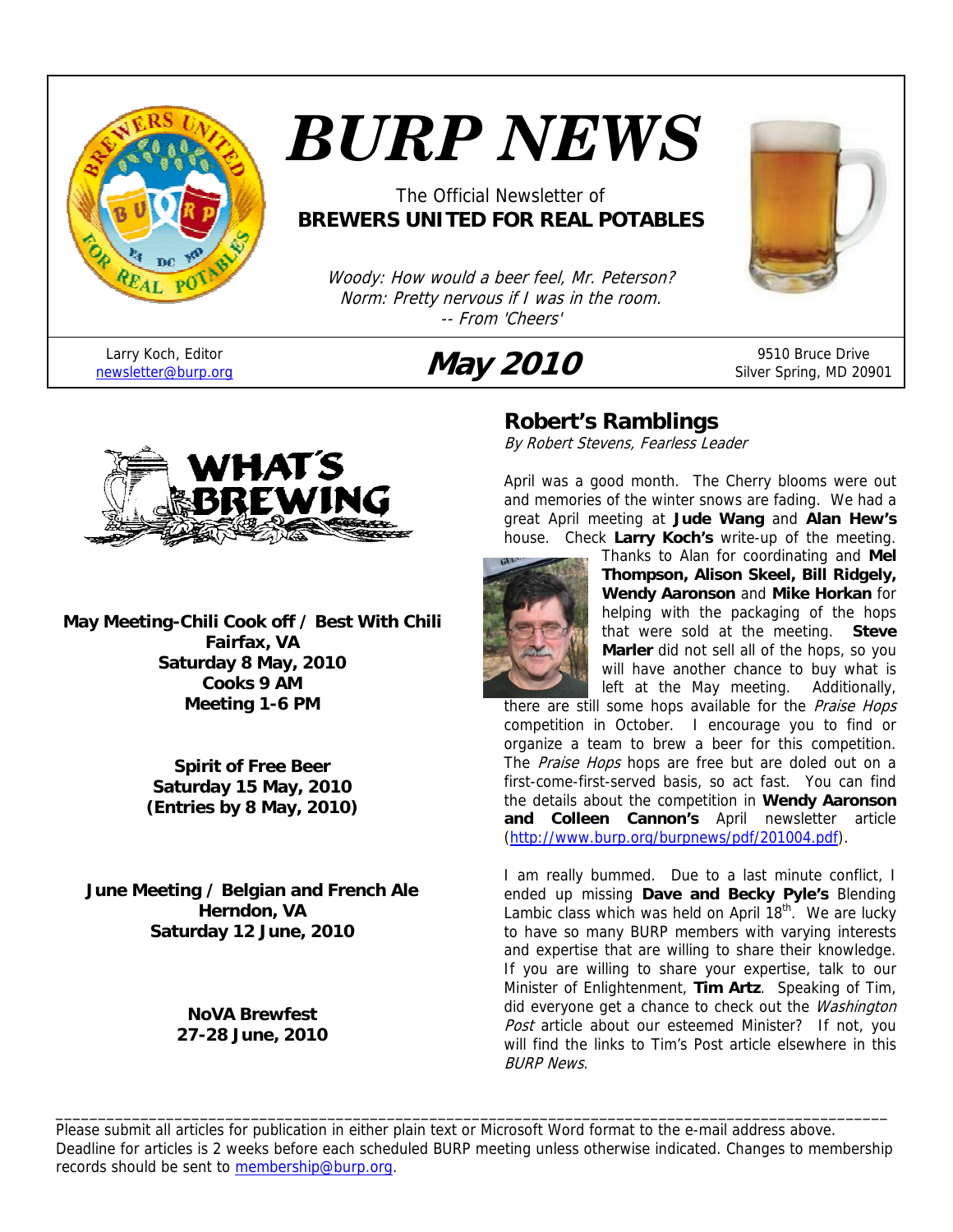Since the BURP.org's operating software had become unstable and could not be upgraded, new software has been purchased and installed. On April the 21st, **Stein Langlie** trained the Web Content Committee on how to create and edit pages on the club's new web site. The new software's downside is that it is not compatible with the old software, so a new web site will need to be created. We will need to revisit the ENTIRE old site before re-launching it, so please be patient. After the site has been rebuilt, it should be user friendly for even the least computer savvy of us. These changes also should make BURP.org more dynamic and responsive to all BURP.org stakeholders' needs. Thanks to the Web Committee, **Paul Langlie, Stein Langlie, Matt Pyle, Larry Koch** and **Bill Ridgely** for their invaluable assistance.

May also looks like it is going to be a great month. I can almost smell and taste the chili at the upcoming meeting. There's still time to enter the contest and pit your chili against all others, so check out the article elsewhere in this newsletter for the rules.

Last but certainly not least, May 15<sup>th</sup> is **Spirit of Free Beer**. The entry deadline, May 8<sup>th</sup> is almost here, so get your entries in. You can drop your entries off at **Flying Barrel, Maryland Homebrew, MyLHBS** or bring them to the May meeting. Although **Wendy and Colleen**, your Ministers of Culture, and their crew are working hard to make sure that this year SoFB is a success, I am sure that they can use assistance sorting and registering the beers, and stewards are still needed as well. If you can help them out, please let them know.

Get in the spirit of BURP. Get involved in the club and remember to share your homebrew with me.



## **April Meeting Report**

By Larry Koch

It was a wonderful but slightly cool spring afternoon at the College Park home of **Jude Wang** and **Alan Hew**.



**Steve Marler** got an early start on the hop sale. Thanks to Alan and his crew, the hops were prepackaged into 8 ounce bags. **Bill Newman** held a keg mechanics class. It was an excellent presentation punctuated with many newnanisms. **Mark Hogenmiller** sold raffle tickets right from the start of the

meeting while a group judged the extract beers upstairs. There was also an impromptu pilsner comparison at the hop sales table.

The official BURP meeting began with **Bill Ridgely** talking about the 2010 MASHOUT. **Robert Stevens** explained that the VA Beer Trail Bus Tour had to be postponed due to a conflict with VA Tech graduation. **Wendy Aaronson** called for SoFB volunteers (many people are needed). **Steve Marler** requested assistance with follow up calls to SoFB prize contributors (a few people are needed). The Praise Hops monthly competition will use Horizon hops and will require a team brewing effort to enter. Wendy presented ribbons to the Extract Competition winners: 1st place **Calvin Perilloux**, 2<sup>nd</sup> place Calvin (again) and 3<sup>rd</sup> place **Gordon Goeke**. **Mel Thompson** received an honorable mention for his amazingly smooth  $11+%$ extract barley wine.

The meeting concluded with a special appearance by the greatest raffler of all time (that would be **me**). **Paul Langlie** held the grand prize raffle ticket and took away a very nice Stoudt's clock and a \$30 gift certificate to Maryland Homebrew of Columbia.

Many good beers were enjoyed. A good time was had by all.

#### **Your BURP News**

By Larry Koch, Minister of Truth

What a jam packed issue of **BURP** News !! And I've already got new stuff for June. It's your input that makes this job easy. I just make it fit. Keep up the good work.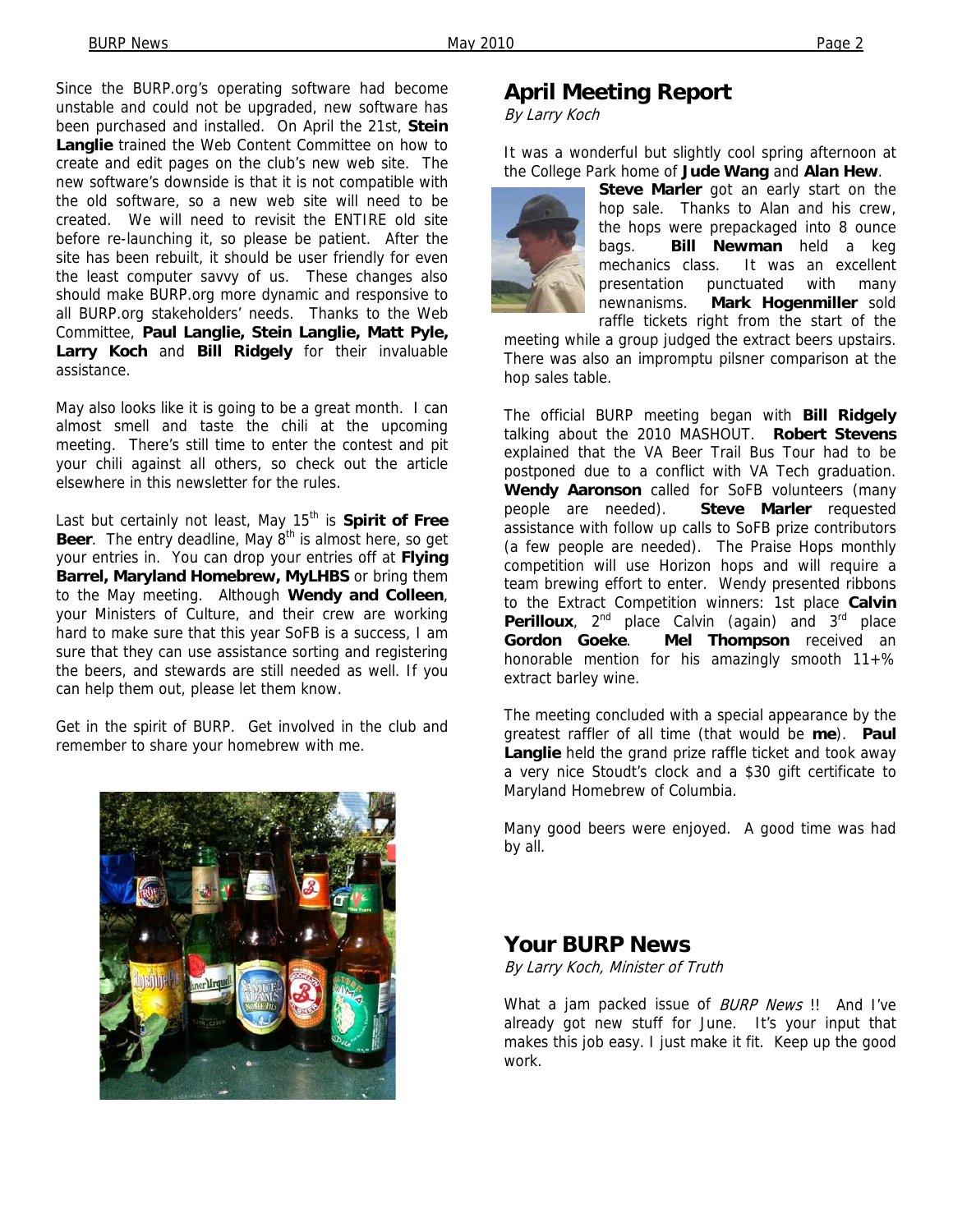# **From the Ministry of Culture**

By Wendy Aaronson & Colleen Cannon, Co-Ministers of Culture

A purpose of BURP monthly competitions is to encourage a brewer to advance their brewing skills



either by improving recipe formulation and technique based on objective feedback from score sheets or by experimenting with styles they have never brewed. A competition promotes education and the availability of great tasting home-brewed beer at meetings.

Many thanks to all those who entered the Extract contest in April at **Alan and Jude's** home in College Park, MD. We had a total of fourteen entries covering 13 different categories/subcategories. The brewers were **Bags Howard, Gordon Goeke, Mike McGuire, Mel Thompson, Chuck Popenoe, Calvin Perilloux, Joe Federico, Alan Hew, Team Langlie** and **Team Aaronridge**. Many thanks to the outstanding panel of judges: **Colleen Cannon, Brian Matt, Jamie Langlie**  and **Mitch Pilchuk**. They had a great time with the variety.

Three beers stood out in the competition. The winner was a Kolsch brewed by **Calvin Perilloux**. The judges could not believe that this delicate beer came from an extract. Second place went to Calvin for his Belgian Golden Strong. It had an amazing aromatic character. Third place went to a Foreign Extra Stout, "Knackered Old Cripple Cock" brewed by **Gordon Goeke**. Judges described this beer as having a complex roasty background that was rounded out with sweetness. Congratulations to Calvin and Gordon for these outstanding extract brews. Calvin will enter his Kolsch in the AHA Club-Only competition. It scored a 42, so we think he has a good chance to win in the AHA Club-Only. We asked Calvin to share his secrets, so his recipe and tips on working with extracts can be found elsewhere in this newsletter.

#### **Brewer of the Year (BOTY)**

**Mel Thompson** still leads with 23 BOTY points; however, **Calvin Perilloux** is now second with 8 points. He passed **Mike Horkan** and **Chris Sowell** who still have 5 points. **Team Langlie** is leading the team division with 4 points and **Spenser Roydon** and **Howie** and **Emily Michelsen** are tied in the new brewer division with 1 point.

**The May Competition is "Best Beer with Chili"**. Entrants with a keg or other large quantity (e.g., 12 bottles) will receive 1 BOTY point. Because this is a popular vote competition, BOTY points will not be awarded for placing; however there are ribbons and bragging rights. Entries can be in any form of container (kegs, growlers, bottles, party pigs, etc.).

#### **Upcoming Competitions**

The June competition is Belgian and French Ale (BJCP Category 16). For style guidelines, see http://www.bjcp.org/2008styles/style16.php. You will need 2 bottles for the BURP competition. **Bill Ridgely** will bring books containing recipes to the May meeting. Also, you can view recipes at http://www.brewmonkey.com/recipes/recipesbycat.php?id=16. If you have a Saison, you can also enter it in the Pro-Am Saison Slam which will be held during MASHOUT in August.

The July competition is "Belly up to the Bar". This is not a style competition. "Belly up to the Bar" is the most pleasurable and satisfying beer after a day in the office. This is the beer you never get tired of. It is your favorite tap and you can't just drink 1 pint. Everyone should have one of these in their fridge or cellar. BOTY points will be awarded.

**Horizon hops are available for Praise Hops competition.** We still have bags of horizon hops to give away to any team who wants to brew a beer that showcases the versatility and best features of the Horizon hop. If interested, please contact Wendy (aaronson@burp.org or 301-762-6523) and pick up the hops at the May 8 meeting. The competition is in October, so you have a lot of time to work on a recipe and fire up the kettles.

#### **Spirit of Free Beer (SOFB)**

It is hard to believe, but SOFB is only a few weeks away and a lot of folks are working hard to register entries, get great prizes, find stewards and judges, collect beers and promote the competition. BURP is recognized as a club that can organize and conduct a high quality competition and as a result, we are the only MCAB qualifying competition in the Mid-Atlantic region. **Team Aaronridge** has eleven entries. How many do you have? Register this week. We are still looking for stewards who can help **Chris Sowell** with data entry at the meeting on May 8, organize beers at **A.J. deLange's** house on May 9, and steward. We need your help in promoting this to homebrewing friends who are not club members.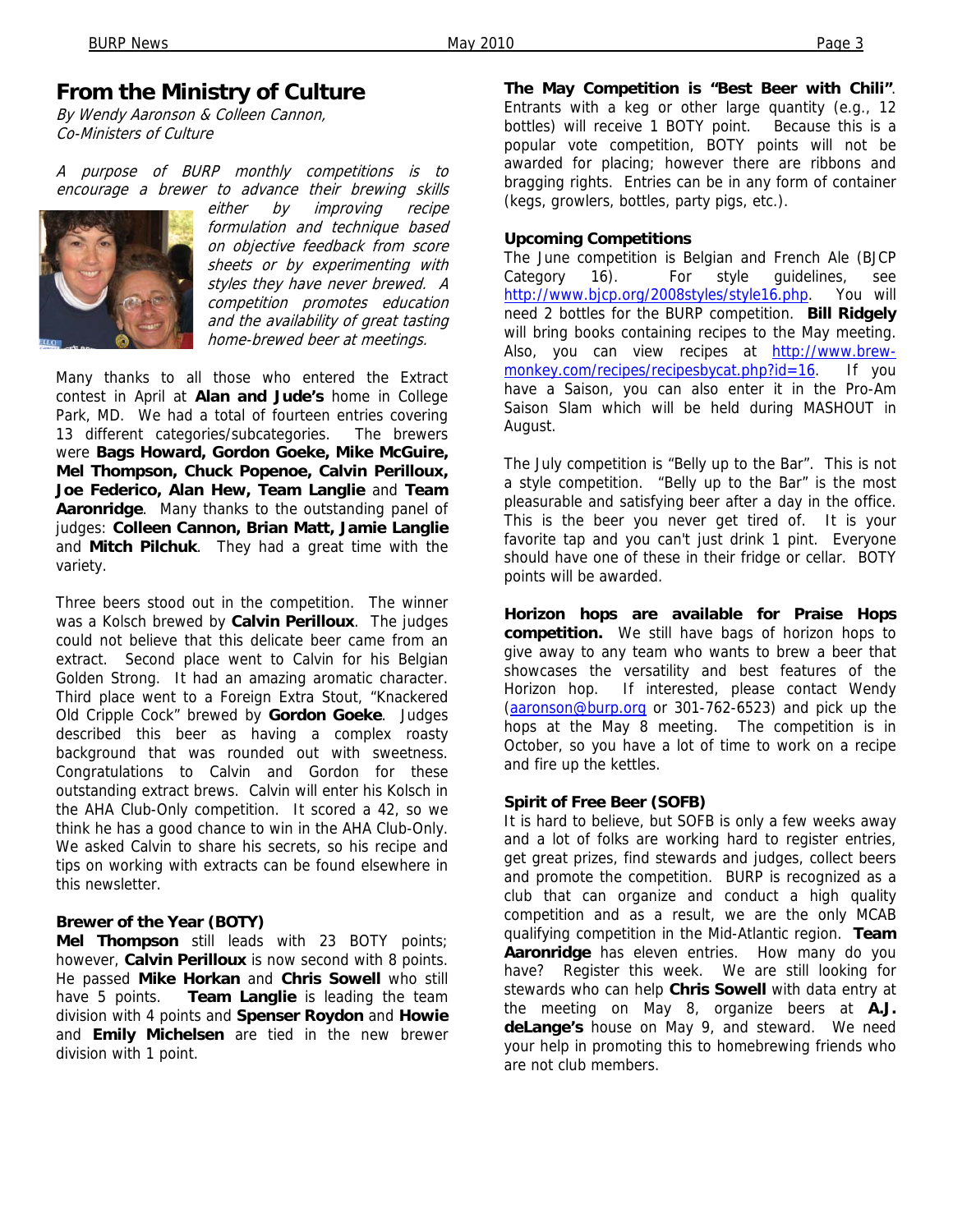# **Important Reminders for Spirit of**  Free Beer, Saturday, May 15<sup>th</sup>

- 1. All BURP members, please bring empty six-pack holders to the May BURP meeting. We need these to organize and transport the competition beers.
- 2. All entrants please register your beers on-line via the SOFB Registration page by Friday, May  $7<sup>th</sup>$  at midnight. This will allow us to have complete entry information, labels, and numbers assigned, at the May meeting. The entry preparation process will be smoother and faster for the Registrars. Even if you are dropping off or bringing entries to the May meeting, we would like you to register on-line ahead of time. BURP members who are participating in the competition are not allowed to hand-carry their entries to the competition. The BURP meeting is your final opportunity to bring beers for entry.
- 3. If you are planning to drop off your beer at one of our drop-off sites, please get your beer there by Friday evening, 6 p.m. This will allow us to ensure your beer is included in the sorting and delivery of beers to Whole Foods on the day after the BURP meeting.
- 4. Please comply with the standard 12 oz. bottle size. All beers will be transported in standard 4x6-pack case boxes. Irregular shaped bottles require special handling and increase the risk of accidental mishandling.
- 5. Volunteers are still needed to help with the sorting and transport of beers during and after the May BURP meeting. A sorting party will convene at AJ Delange's house on Sunday, May 9<sup>th</sup>, to organize the bottles and transport them to Whole Foods. Contact Chris Sowell (sofb\_registrar@burp.org) if you can help.
- 6. Stewards are still needed for the competition date, Saturday May  $15<sup>th</sup>$  from 8:30 a.m. to approximately 4 or 5 p.m. Stewards bring the beers to the judges, observe the judging, and are allowed to taste some of the beers along with the judges. Stewards may also be asked to help stuff envelopes at the conclusion of the first two rounds of judging so that results can be mailed in a timely manner. Contact Terri Fischer (sofb\_stewards@burp.org) if interested.
- 7. Our SoFB host, Whole Foods Fair Lakes, is pleased to offer a fine selection of beers for tasting in-store, concurrently with the SoFB event. Bring a clean, sanitized, half-gallon growler (or buy one of theirs for \$2) and you can purchase draft beer to take home with you at the end of the day!

# **Get Ready for the 25th Annual BURP Chili Cook-Off!**

Fire up the cook stoves! Tweak those recipes! The 2010 quest for BURP's best chili is upon us.



The 25<sup>th</sup> annual BURP Chili Cook-Off will be held on Saturday, May 8 at the home of **Dan Allers & Christina Wren** in Fairfax, VA. If you like chili, this is



the place for you. In the past we have had hot, sweet, weird and even vegetarian chili. **Jim & Fred Parker** of Hard Times Café will once again be sponsoring the cookoff. This will be their 24th year supporting the event.

Last year, **Tim Artz** and family took the top prize for the  $2<sup>nd</sup>$  year in a row with their "Smokin' Bowl O' Red". Those looking to dethrone the **Artz** dynasty have a considerable task ahead. Hopefully, Tim, Dot, and Ben will be back this year to once again defend their title.

Prizes will be awarded to the top three chili's plus a special prize for the hottest chili. Winning recipes will appear in an upcoming issue of BURP News.

The meeting will start at 1:00 PM, with tasting and judging from 2:00 – 4:00 PM. Chili cooks may arrive as early as 9 AM to set up their tables. Light off time is 10 AM. Chili chefs are encouraged to use the driveway for unloading and loading. Driveway parking is reserved for Spirit of Free Beer organizers' vehicles for checking in entries.

Here are the rules. These will be strictly enforced by this year's Chili Commissioner, **Bob Warriner**.

\* Chili must be prepared on site. All ingredients must be combined and cooked at the meeting, although materials may be cut and prepared beforehand. No precooking of any ingredients is permitted.

\* The recipe must include at least one bottle of beer - Homebrew is best.

\* Sabotage of other contestants' chili will not be permitted.

\* Chili recipes must be provided to BURP on request.

Participants should bring their own stove and table to cook and serve chili. If you do not have this, please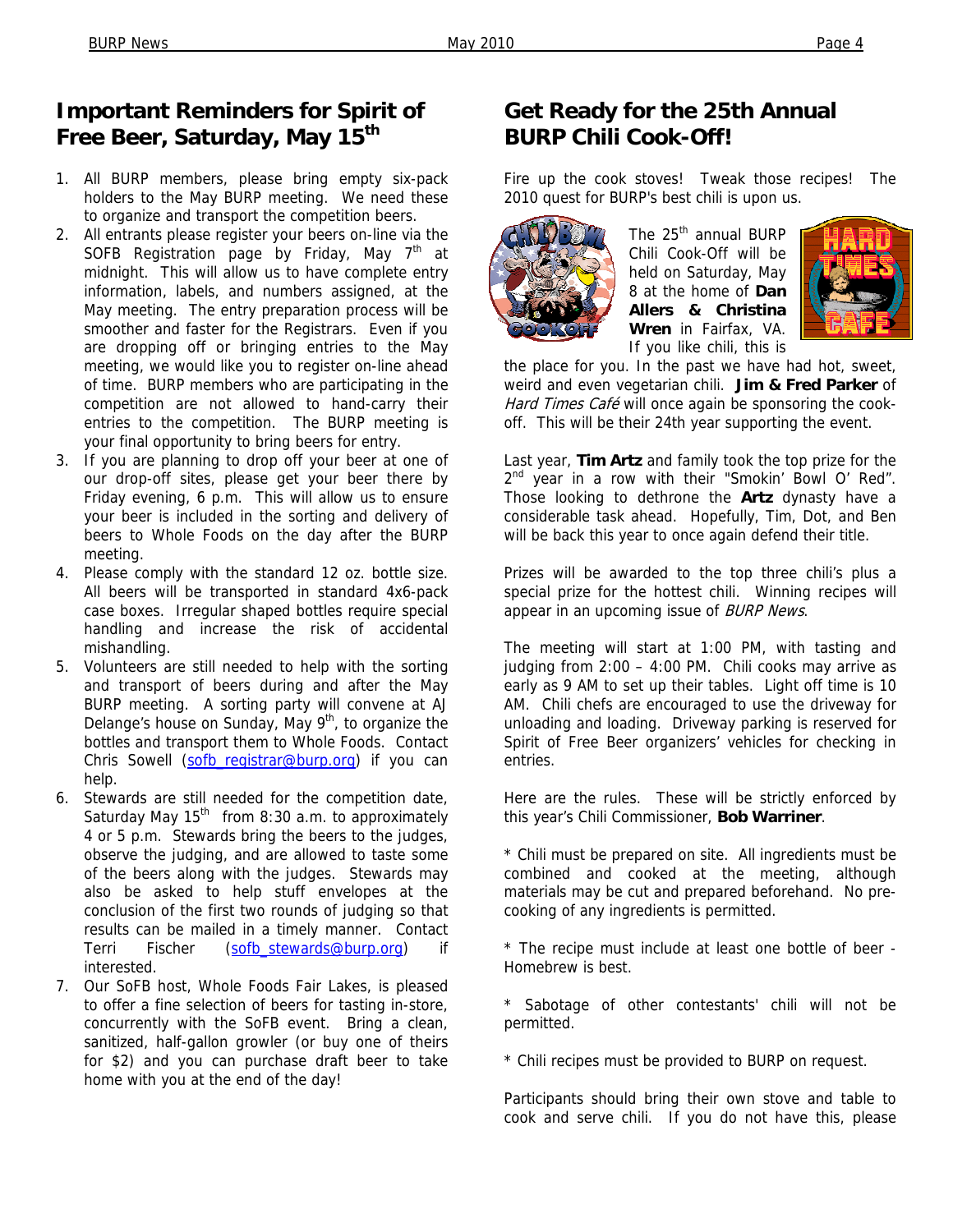make arrangements to share with someone. If you are placing a burner or grill directly on the grass you must bring a heat shield to protect the grass. A portable awning is also useful for protection from the elements. Bribing of judges is frowned upon, but the Commissioner appreciates attempts to influence him. Use of road kill and other "exotic" meats is encouraged.

As noted elsewhere in this **BURP** News, while chili is being prepared, there will be an ongoing "Best Beer with Chili" competition (judged by all present). And entries for the upcoming BURP Spirit of Free Beer homebrew competition will be accepted throughout the meeting.

NOTE – A container and trash cans will be provided for discard of used cooking oil, fat, scraps, and all refuse. Please do not toss these on the ground. Please stay out of herb gardens, vegetable gardens and other plantings.

## **Brewing with Malt Extract**

By Calvin Perilloux

Almost every beginning brewer starts out using malt extract, and some stick with it, but most move on to the all-grain process and many never look back. Seen as a beginner's step, extract brewing has received a bit of a bad rap from many experienced brewers who claim that you can't make great beer with malt extract, and you need to go to all grain.

I beg to differ! If you pay as close attention to the extract brewing process as you do for your all-grain brews, you can at least come close with extract, and with less time and equipment. Sometimes you might even make competition-winning beer out of extract. BURP's Real Ale Competition, as an example, has even awarded Best of Show to an extract-brewed entry.

For me, I've always used extract brewing as a way to quickly create a batch of beer when my time was limited. With the competing interests of family and work life, often there just isn't time to allocate an entire halfday to an all-grain brewing session. This year is a case in point for me: With a cellar full of grain, I find that I'm doing extract brewing for almost all of my brewing so far this year.

#### **Choosing Styles**

Some styles are better suited than others for extract brewing. Due to the slight caramelization that takes place normally during the factory's wort concentration process, very pale beers can be difficult to make with extract. Depending on your choice of extract, you might

have trouble with any beer that doesn't call for at least a touch of caramelization in the flavor.

The easiest styles, in my opinion, for extract brewing are English Bitter and Scottish Ale. These beers call for a touch of caramel, so you don't have to be picky about your extract or as careful about the handling. American Amber Ale and India Pale Ale are also reasonable candidates.

The hardest styles are pale lagers. I've managed good results with Kölsch, but I haven't tried paler than that, like American Light. It seems that "golden" is about the limit as far as paleness goes, and even then you have to keep OG down at about 1.040 and diligently avoid caramelization. That said, to show what you can do with malt extract, I've included a recipe for my Kölsch which has done reasonably well in several competitions. You'll note that even though I saved time by using extract, it received the same fermentation and lagering process that an all-grain Kölsch would, and that's part of the "secret".

#### **Choosing Extracts**

My own preference for malt extract is plain, unhopped, dry malt extract. It doesn't undergo the steady, slow caramelization that age brings upon liquid malt extract. That said, fresh liquid malt extract works fine, but keep it refrigerated if not used immediately. Pre-hopped extracts give the brewer too little control, in my opinion, but there's a chance you might find one you like, so I won't discourage you from trying it. Dark extracts can sometimes be a guess as to the dark malt contents, so if you can't find out details on the actual malts used, consider darkening pale extract with your own selection of dark grains when you want to make a dark beer.

As far as brands go, I once thought Munton & Fison was hands down the best, and I turned up my nose at Briess, but I take all that back now. Some of the currently available Briess extracts produce pretty fine beer. (See recipe below.) There is quite a variety of brands out there with varying and often-unknown content and fermentability. Try a few brands and settle on what you like for each given style.

You now even have the ability to select specific-grain-bill malt extracts as manufacturers widen their offerings and make information more accessible. An example from the Briess website: "Base Malt, Caramel Malt 60L, Munich Malt, Black Malt" and "Fermentability 75%". Naturally, all-grain still gives you more flexibility, but this is nicely specific information for extract.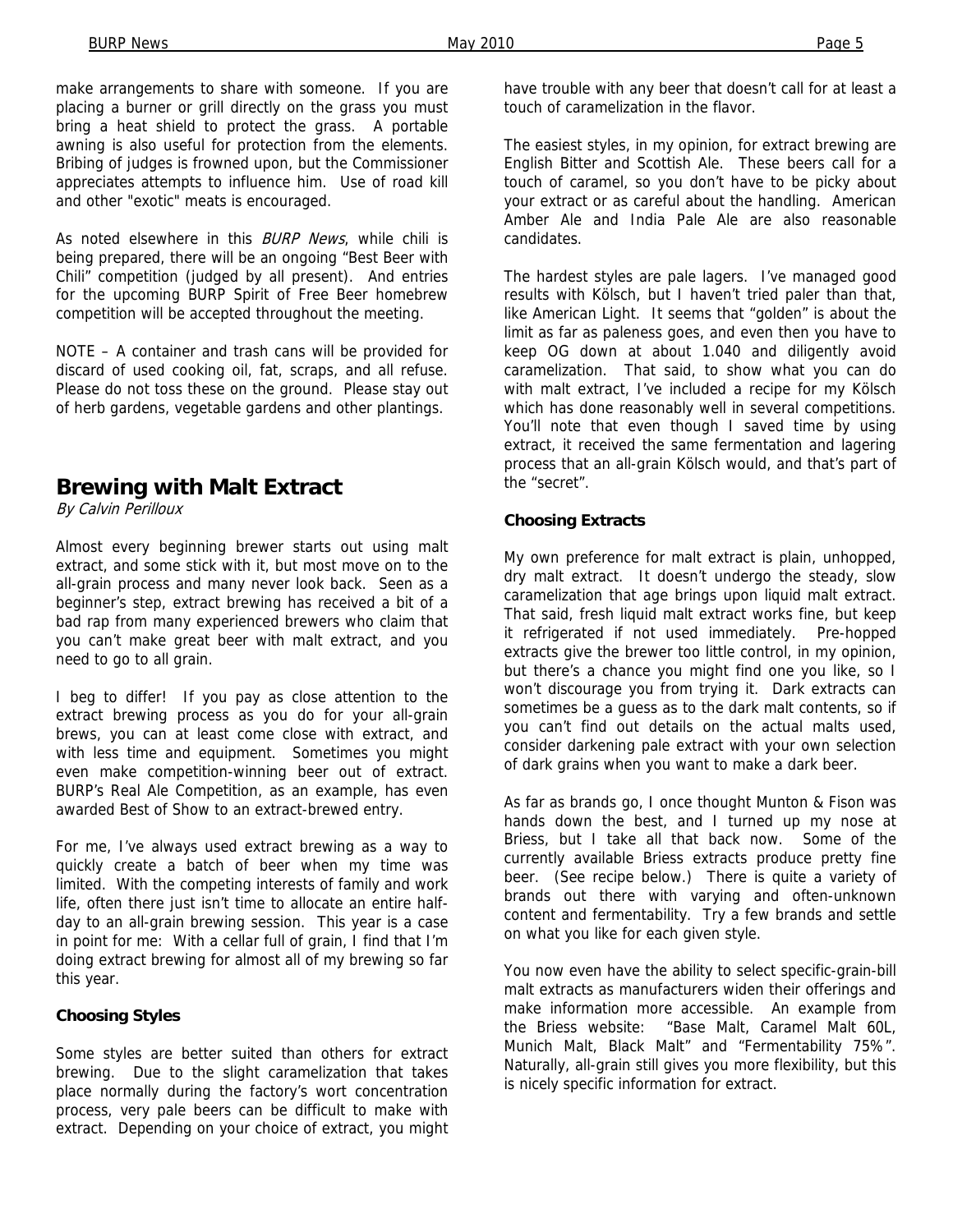#### **The Obvious Methods**

For pale beers, choose the palest extract you can find. For amber or dark beers, don't worry as much. If you're steeping grains for dark beers, don't do so in nearboiling water or wort. High temperatures can extract astringent, grainy tannins from the husks, so stay below about 170 F.

Do a full wort boil. That is, if you want 5 gallons of beer, boil 5+ gallons of wort. You'll need a pot and burner that are sized properly, as well as a wort chiller. Concentrated boils lead to wort darkening, caramelization, and lower hop utilization.

Avoid scorching the syrup by turning off the fire before you start dissolving the extract into boiling water. You'd be surprised how many brewers complain about problems related to this. Don't fire it up again until everything is dissolved.

#### **The Secret Methods**

These are not really secret, but extract brewers often don't think about these things:

Keep the boil "very tame", especially for pale beers where you don't want much caramelization. Remember, the extract has probably been boiled once at the factory. Keep your boil time to an hour or less, just enough get the hop bitterness incorporated in there. The exceptions are dark or amber beers where caramel character is fine, like Scottish Ales, for example. Boil these to your heart's content – they are well suited to extract brewing!

Low gravity is your friend for pale beers like Kölsch. Keep your OG at the low end of the style range. Higher gravity obviously results in darker wort due to more malt content, but it is also subject to more kettle caramelization and even further darkening during the boil, so the beer can easily end up too dark for the style. This is obviously not a concern for darker beers.

Use yeast nutrient and a massive yeast starter. Modern malt extracts generally have reasonably good levels of yeast nutrients in them, but still not as much as fresh, all-grain wort (from what I have been reading). A bit of added nutrients and a lot of yeast pitched will help avoid the problems caused by weak fermentation.

It's certainly no secret, but even when brewing with extract, use the same sanitation, wort-chilling, oxygenation, fermentation temperature control, and oxidation-avoidance methods that you normally use for your all-grain batches. Just because you saved some

time on the wort-creation process doesn't mean that you can cut corners on the other processes.

Below is my standard recipe for what I call Flusskrebs Kölsch (Crawfish Kölsch), an extract-only recipe that I brew every spring to bring to a friend's street party in Ashland, Virginia, for his annual LSU alumni gathering and crawfish boil. I keep meaning to brew all-grain for this party sooner or later, but I get such decent results with malt extract that I haven't bothered to change anything.

#### **Flusskrebs Kölsch**

Recipe for approximately 4.8 gallons. OG 1041 FG 1013 ABV 3.7% 4.4 SRM (calculated via ProMash) 22 IBUs (calculated via ProMash)

3 lbs Briess Dry Pilsner Malt Extract 1 lb Briess Dry Wheat Malt Extract 0.32 oz Centennial 9.7% AA at 60 min 0.50 oz Spalt 5% AA at 20 min 0.50 oz Spalt 5% AA at 5 min Whirlfloc tablet at 20 min Wyeast yeast nutrient (1/2 tsp) at 5 min

1.5 liter yeast starter, WLP029 Kölsch

60 minute modest boil, then chill to 62 F.

Primary fermentation 9 days at 63 F, rack to secondary. Secondary 7-14 days at 38-45 F, rack to serving keg. 2-3 months of long-term lagering at 38-40 F before serving.

# **Artz's Craft: Enlightenment Update**

By Tim Artz

I guess a lot of people had a shocking morning on April 14 when they opened their *Washington Post* to see me



pushing a barbecued, bacon-wrapped shrimp into their face! Thank you very much to all of you who shared your kind words, thoughts and congratulations for the feature in the *Washington Post* Food Section. I really appreciate all of that. A lot of what you saw on those pages comes directly from the many friendships Dot and

I have made in BURP.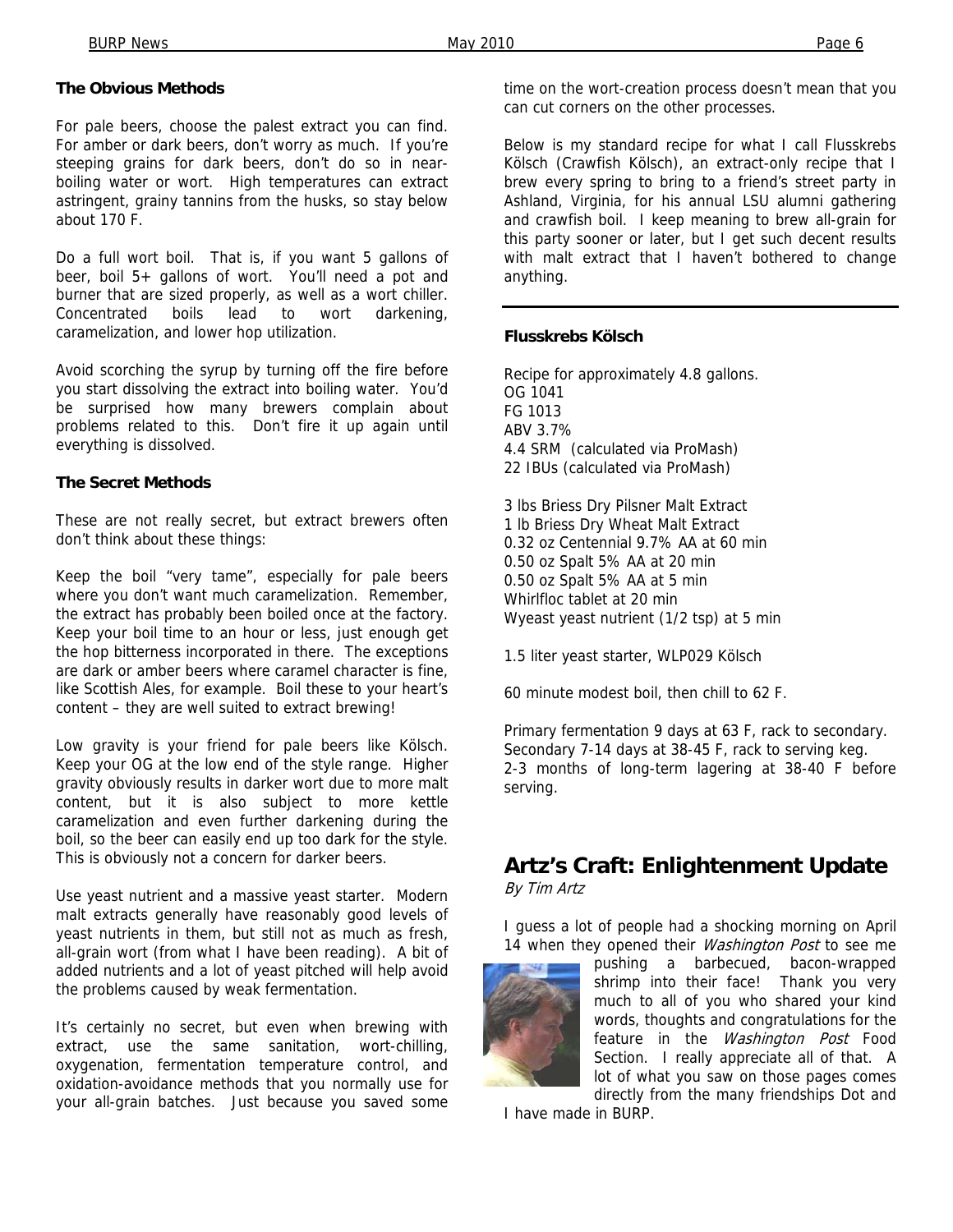We had an excellent time showing our stuff to the folks from the *Washington Post*. For anyone who hasn't seen it, the article is online at:

http://www.washingtonpost.com/wp-

dyn/content/story/2010/04/13/ST2010041302020.html.

I don't think they really believed it until they experienced it first hand! Dot and I were very pleased with how the article captured a piece of what we do and how we live.

Speaking of how we live….I hope everyone is working hard to stockpile some homebrew before the weather warms too much. As I reported last month, I was brewing a Belgian Dark Strong Ale and a Kölsch. Mission Accomplished! Three carboys of BDSA are resting in the basement, and a barrel of Kölsch is bubbling in my conical fermenter!

Beyond that, we have had some fantastic advancement of BURP's educational program!

First off, was **Keg Repair** as proposed by **Jeanie Osborne** at last year's BURP Holiday Banquet. What a great idea; something that a lot of us could use! **Bill Newman** kindly volunteered to teach this session, and it was done at the April BURP meeting.

Bill reported to me that the keg repair session was a big hit for beginners and experienced folks alike. I really appreciate Bill volunteering to take this one on.

Bill asked me to post these article-links to BURPlist as follow-on information:

http://www.brewingtechniques.com/library/backissues/is sue5.1/fleming.html http://www.byo.com/stories/techniques/article/indices/3 9-kegging/1330-rebuilding-kegs http://www.brewingtechniques.com/library/backissues/is sue7.3/parker.html http://www.howtobrew.com/section1/chapter2-2-3.html

Bill's review of the class: "Note that it was well-attended by **Rod Rydlun** and other experienced homebrewers, so I am almost certain my efforts were not in vain." Thanks Bill, and thank you to all who gave him your attention. Bill needs lots of attention.

Next up was **Lambic Blending**. We quickly discovered that **Becky and Dave Pyle** have forgotten more about producing Lambic beers than the rest of us can ever hope to know! A group of us were very, very fortunate to participate in their Lambic blending workshop on April 18. Even as a frequent imbiber of their wonderful sour beers, I can honestly say it was a mind-blowing experience!

We sampled a few of their past bottled efforts, got explanations on how the base beer is brewed, discussed obtaining and managing wooden cooperage, and pondered how the fermentation and flavor components evolve. We tasted from four barrels and noted the unique aspects of each. Becky and Dave showed us how they blend a batch of Gueuze, and then we tried our hand at it with our four samples.

Dave then opened a 3 liter padlocked bottle of Kriek that they bottled in January. We sampled this beer, which easily rivaled the best of the best from Belgium, while they explained the use of fruit in producing fruit Lambics.

The Pyles did an absolutely fantastic job of organizing and hosting this educational session. A huge thank you to the Pyles for their warm hospitality and for all of the very cool information we learned!!! Now, when can we come back?

What's next? I have been working to get the **Sake** thing going for months now. I have the list of everyone who wants to be involved, but it has proven to be a logistical challenge to find dates that suit everyone's plans. As a result, the weather has now warmed to the point where a mass project is no longer feasible. I plan to defer this to Fall, and will set the dates well in advance so folks can adequately plan. In the meantime, I plan to do some small batches in my fridge.

I also need to get a plan in place for this year's **Cider**  event. I am looking for a volunteer to take the lead on this. The leader will coordinate the date and logistics with the orchard, will manage the signup of attendees, and will oversee the lunch and other on-site needs. The leader does not have to do it all alone, but will lead a team of volunteers to build on last year's successful event. I'm hoping someone is willing to step up to make this event a tradition. If we can't get a leader, then the event will be more limited than last year's.

I have had a few folks asking about my comments on a **Bulk Honey Buy**. To address the Frequently Asked Questions…….**Quantity:** Again, this year, if we do a bulk buy, it will be strictly in gallon increments. A gallon is roughly 12 lbs. This will help me avoid weighing all of the odd sizes of containers. **Variety:** Last year the honey we got was mostly thistle. The honey we get will not be a single varietal honey, but will be based on what the local beekeepers produce. It will be high quality, local honey. Our local beekeepers need all the help they can get. **Price:** Last year's price was \$2 per lb (\$24 per gallon). I expect this will be about the same this year, but it is dependent on market prices that are unknown at this point. We are not going for the cheapest honey,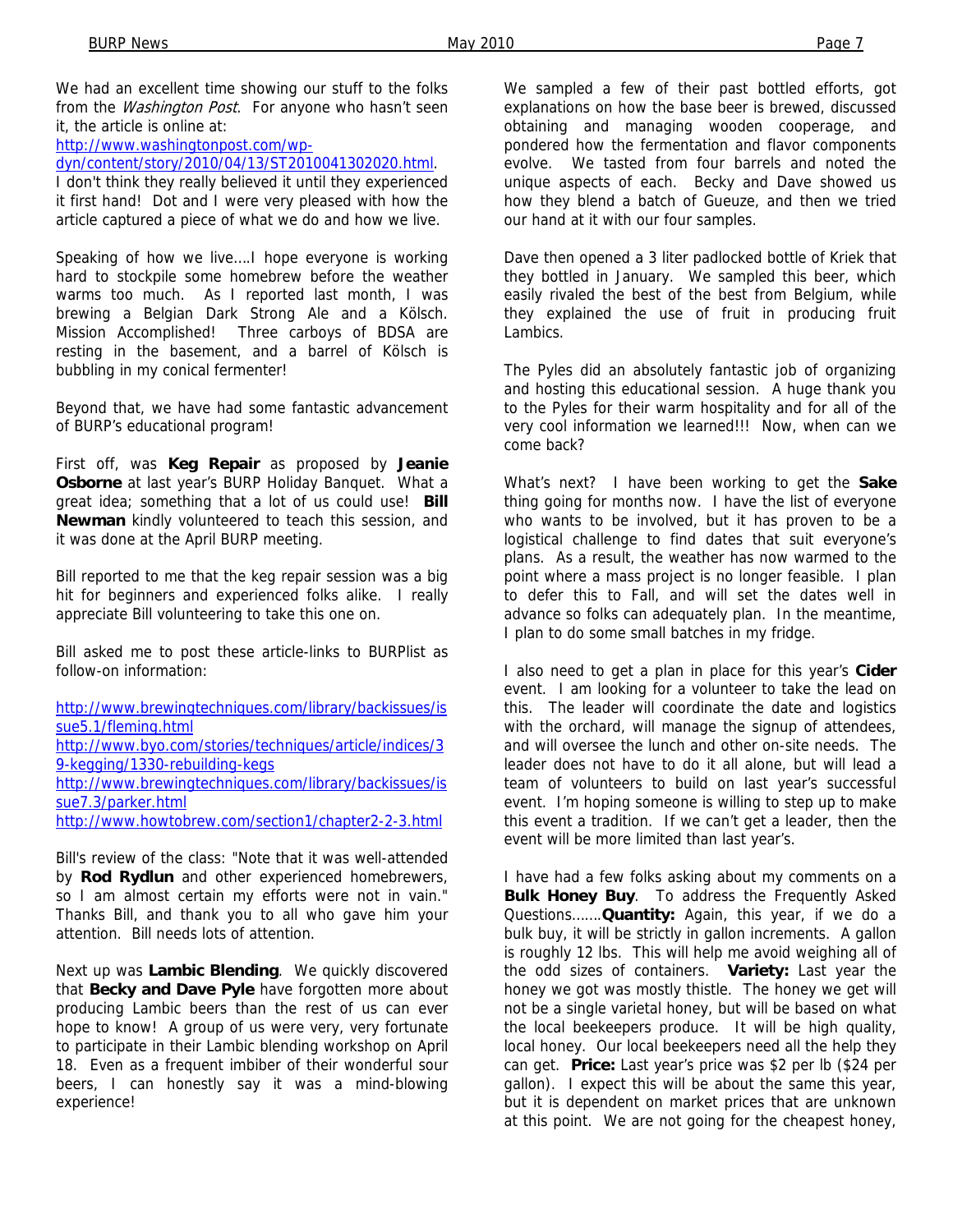we are going for a well-produced, local product. **Date of delivery:** Timing of delivery depends on when the beekeepers extract their supers. Last year, this was September. Beekeeping is a tricky business, dependent on weather and many other factors. If anyone has other questions, please get them to me and I will do my best to answer. If you want to get in on the bulk honey buy, now is the time to get your name on my list. This is not a commitment to buy, it is just to help me estimate how much we need. As we get closer to the delivery time, I will confirm with each person who was on my list.

Thanks everyone!

# **Andy's European Beer Journal The Death of the Lock-In**

By Andy Anderson

The Lock-In. Or maybe I should refer to the *allure* of the lock-in. Are you familiar with the term? "A "lock-in"



is when the landlord of a pub allows a number of people to continue staying in the pub after the legal closing time. The lock-in began as a reaction to changes in the licensing laws in England and Wales in 1915, which shortened opening hours to stop factory workers turning up drunk while

making munitions for WW I. Since 1915, the licensing laws changed very little, leaving England with comparatively early closing times. (Normally: Last Call at 11 PM, & you must vacate the premises by 11:20 PM.)

For those of you who may have experienced a lock-in, it's a rather exceptional treat. You feel special because the landlord is keeping his (or her) pub open, at risk of fines, solely for your imbibing pleasure. Well, maybe not solely for your own pleasure, because if you were truly the only one in the pub, then he would close for the night. But it does feel special to know that you are still drinking while most of the rest of England has had to leave the pub.

I know several of my fellow BURPers have enjoyed a late night lock-in of music & real ale at The Wenlock Arms in London (26, Wenlock Road, London N1 7TA). While the lock-ins happen every Saturday like clockwork, they still feel special (plus, they have a great selection of real ales).

But the only constant in this world is change. A couple of weeks ago I met a friend at his local just on the

outskirts of Bath. It was about 9:30 that evening & I paced my drinking knowing that "Last Call" would soon arrive at 11 PM. Then, at one point I looked at the clock, noticed it was 11:20 PM, and realized that Last Call had not yet been uttered. That's when I knew that things had really changed, even on the outskirts of Bath. I had known there would be changes from my previous time in England during the mid-1990's, and intellectually I realized that The Licensing Act of 2003 would loosen the opening hours, but I had not realized just how widespread these changes would be.

Here was a BBC headline from November 2005: **R.I.P. Lock-ins**:

"Many pub lovers, for whom there were few more pleasurable drinking experiences than the illicit thrill of carrying on when others had been asked to be on their way, will rue the day.

"For while 24-hour drinking will become widespread, the attraction for many was that lock-ins were secret, a conspiracy between publican and patron. Also, they were exclusive, usually with only a few select regulars." http://news.bbc.co.uk/1/hi/magazine/4457262.stm

Please don't misunderstand me; I am happy the outdated Licensing Laws have been relaxed. After all, the Kaiser called it quits in 1918, so no need to keep those restrictive laws. However, the death of the lock-in will have to be placed in the category of "The Law of Unintended Consequences". I left that pub around 11:45 PM (The Bear, Oldfield Park) and walked downhill to my hotel in Bath. While I was pleased that I had enough time to enjoy an extra two pints with friends at the pub, it would have been even more enjoyable if those last 45 minutes had been illicit drinking!

Anyway, that's it for this month. If you have any followup questions, you can always reach me via email. Similarly, if you have ideas for columns, please drop me a line. In the meantime, I think it's time for another pint of research ☺

Cheers, Andy Andybrews@gmail.com

# **BURP 10 and 20 Years Ago**

Compiled By Bill Ridgely

#### **20 Years Ago, May 1990**

As had already become a tradition with the BURP Club in May, the smell of chili filled the air at the Walter Reed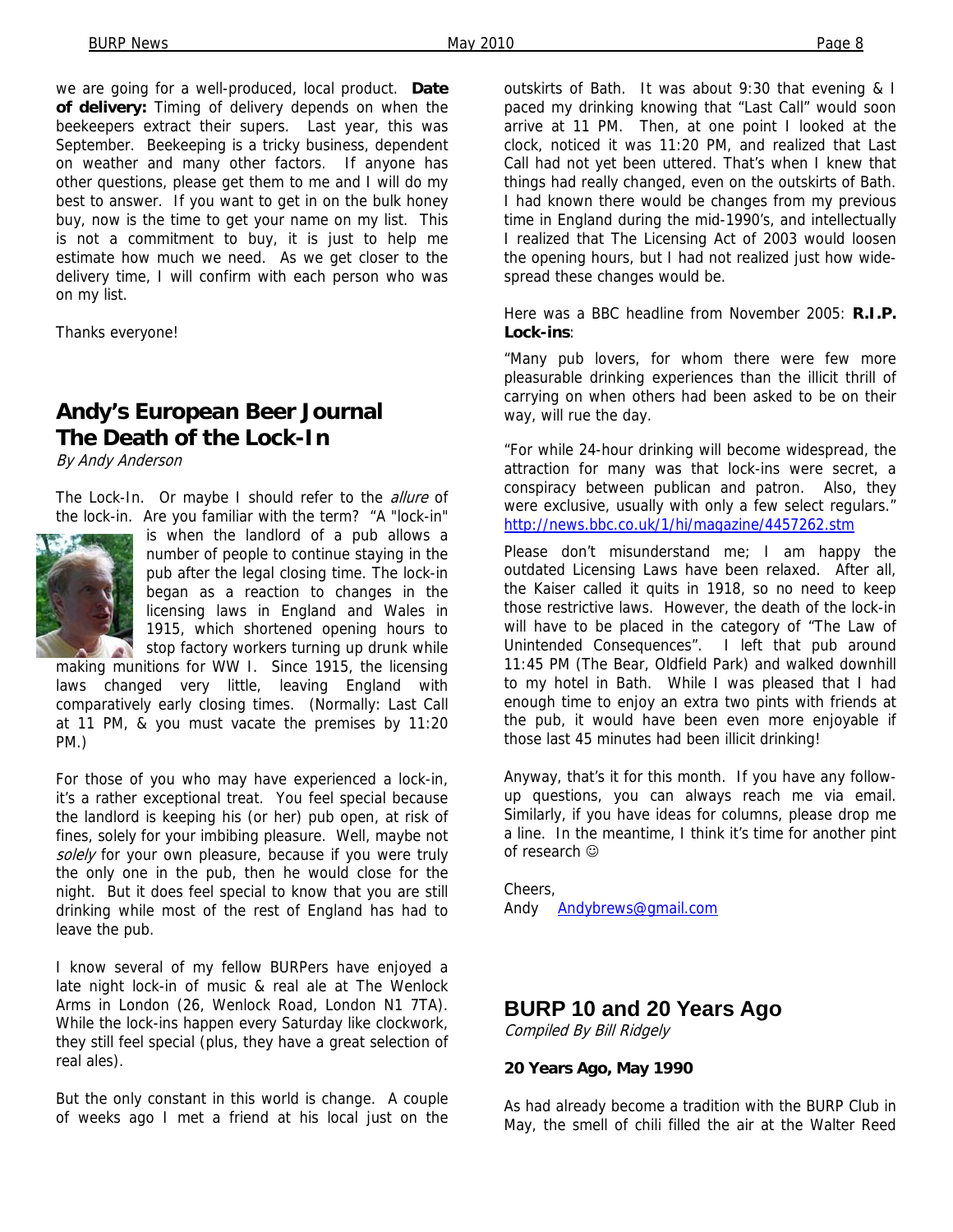Army Medical Center's Forest Glen Recreation Area in Bethesda, MD on May 19. It was the  $6<sup>th</sup>$  Annual BURP Chili Cook-Off, and the variety of concoctions prepared by club members was typically, uh, varied. They ran the gamut from **Ralph Bucca's** Rauch Angelica Herb Chili to **Emil Markulis'** Indian Sausage & Curry Chili. There were also some memorable chili names, including "Dos XX Step Infusion Chili", "I'm Just Wild About Saffron" and the immortal "Up Your Standards Chili". To wash down these wonderful concoctions, there was plentiful beer, including not one but two donated kegs from Virginia Brewing Co, "Gold Cup Pilsner" and their newest offering, "Gold Cup Light" (Yes, this was, unfortunately, the beginning of the "light beer craze", but at least the VBC version had a fair amount of flavor & body). Homebrewed beers were also in abundance, but special note must be given to the "Brew of the Month" contributed by **Roger Allers**, a very pleasant Amber Ale brewed using amber DME and Cascade hops. It was the perfect accompaniment to a big, spicy bowl o' red. While the cooks were a'cookin, BURPer **George Rivers**  conducted an interesting comparative tasting of Belgian Kriek beers, pitting the Liefmans product against the Lindemans, both having recently been imported by Baltimore-based Phoenix Imports. The chili competition was once again sponsored by Alexandria's Hard Times Café, which went all out this year with prize donations certificates for free dinners for 2 and 4 people, boxes of chili mixes, and *Hard Times* aprons and baseball caps, just to mention a few items. Finally, the chilis were judged and the winners announced. Your humble compiler took  $1<sup>st</sup>$  place with his "Jumpin' Jackrabbit Chili". **Jim Dorsch** (& company) took 2nd (chili name unmentioned), and the aforementioned **Emil Markulis**  took 3rd with his "Indian Sausage & Curry Chili". Beautifully made chili bowls were the grand prizes in this era, crafted by local potter **Nancy Ziegenfus** and hand lettered by BURP's calligraphy expert **Rod Rydlun**. The first place chili bowl is still proudly displayed in the Aaronridge family room. The meeting raffle was one of the best in quite some time thanks to contributions from BURPer **Al Lowry**, **Mark Weiner** of Berose Liquors, and **George & Pat Saxon** of Phoenix Imports. Finally, club photographer **Linda Sweeting** gathered the masses for a fine group portrait. I still have the 8X10 glossy taken at the meeting and will bring it to the upcoming BURP gathering. It will be fun to see how many members from that era you old timers can identify.

The May 1990 issue of BURP News led off with a very comprehensive article by **Rob Brooke** documenting his "lessons learned" as a rapidly evolving new brewer. Rob had brewed his first batch in August 1989 and had already made many adaptations in ingredients and technique. His key improvements in less than a year included: 1) reducing the amount of sugar used in his recipes to zero, 2) changing from using plastic buckets for fermentation to glass carboys 3) moving quickly from all extract to extract plus specialty grains, 4) filtering all of his brewing water using a tap-mounted charcoal filter, and finally (and most important), moving to liquid yeast. Rob's article was an inspiration to many of the club's new (and aspiring) brewers. **Jim Dorsch** followed with two contributions, including his nice review of the club's homebrew demo held at the Brickskeller the month before. This was followed by Jim's monthly "Whole BURP Catalog", in which he announced the release of Sierra Nevada Brewing's first lager (a Maibock) as well as several upcoming beer events, including the 19th annual convention of the Association of Breweriana Advertising, to be held in Baltimore that August. Finally, **George Rivers** continued his "Pub Guide Update" with a review of the pubs of Old Town Alexandria, with special mention of the Union Street Public House (with 10 beers on draft) and the Hard Times Café (which at that time featured a seasonal keg from *Anchor Brewing* as well as several other rotating draft offerings).

#### **10 Years Ago, May 2000**

May 2000 kicked off with a work trip to Popenoe Mountain near Cumberland to prepare the site for the upcoming MASHOUT. Ostensibly, the purpose of the trip was to lay fresh gravel on the driveway, which had been badly damaged in a severe rainstorm during the previous year's event. However, this work was accomplished fairly quickly, and the "work weekend" soon turned into a mini-MASHOUT, with great food and beer provided by all who attended. Participants got in some bicycling and swimming at Rocky Gap State Park, and at night, everyone enjoyed a roaring campfire while swapping stories about MASHOUTS of the past (and future). A fine time was had by the 25 BURPers who attended. A full write-up on the event, along with some good photos, can be found on the BURP website at http://burp.org/events/Mashout/2000mini/.

The annual BURP Chili Cook-off was next on the agenda, returning to the home of **Rod Rydlun** in Potomac, MD after a 5 year hiatus. As with many cook-offs of past years, the weather was warm and humid, with temperatures approaching 90 degrees. At least the promised thunderstorms never materialized. As always, there was a plethora of great chilis in the competition. Notable was the entry of **Steve & Teresa Marler**, which was made using the combined recipes of the winners of the past two chili competitions - **Tom & Colleen Cannon** and **Tim Artz**. The name of the concoction also honored the past two winners by combining their chili names into "Heartz of Jackalope". **Rick Garvin & Christine Lewis** prepared two versions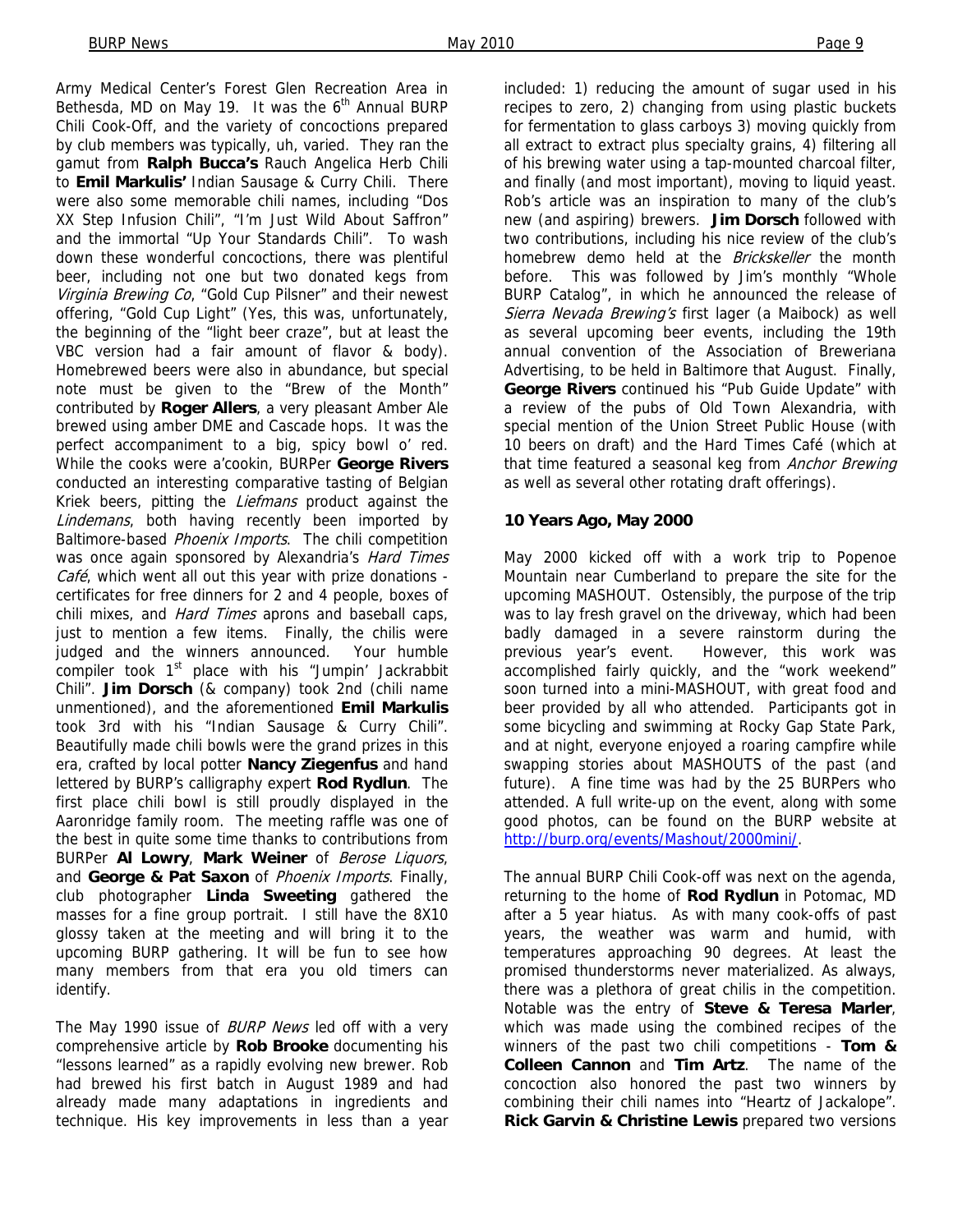of their "Badger & Beaver" chili, one renamed to "Satan's Sphincter" after the addition of habanero chili puree. While the chilis were a'cookin', Chili Commissioner **Alan Hew**, resplendent in policeman's hat, patrolled the premises to make sure there was no sabotage or subterfuge. Off to one side, the club's monthly homebrew competition went before the judges. The competition this time was for Bockbier, and there were some excellent entries. Finally, the day's winners were announced. The first place chili prize went to **Trish Koch** for "Chester's Chili" (based on a winning recipe from the 1972 World Chili Championship). Trish won a nice inscribed ceramic chili bowl and several great prizes donated by competition sponsor Hard Times Café. Second place went to **Rick & Christine** for "Badger & Beaver", and third went to the **Marlers** for "Heartz of Jackalope". **Rick & Christine** also took the prize for hottest chili (the first of many for them) with their aforementioned "Satan's Sphincter". Finally, the Bock competition winners were announced. First place went to **Andy Anderson** for his Doppelbock, second went to **Wendy Aaronson & Bill Ridgely** for their Maibock, and third went to **Bob Maher** for his Doppelbock. A fine time was had by all consuming hot chili on a hot spring day. There are some great photos taken at the event on the BUP website at http://burp.org/meetings/200005.htm. The recipe for Trish's  $1<sup>st</sup>$  place chili is also available on the website at http://burp.org/events/ChiliFest/2000/default.asp.

The contents of the combined Apr-May 2000 issue of BURP News were fully covered in last month's historical column.

## **WTF? A Brewing Tip From Melo**

By Mel Thompson

I think too much emphasis is put on recipe formulation. A brewer needs to learn the style basics and then



experiment. One can make a very tasty German Pils with 100% pils malt and an appropriate hopping schedule. I hear brewers talk about brewing a clone of this or a clone of that – WTF? Surely you can brew a better beer than the one you are trying to "clone". And, it's rather a stretch

to use the term "clone" when making a beer. You are really taking about copying a recipe with similar ingredients (how similar is questionable) and similar techniques (here is the near impossibility). Exact temperatures from mashing to fermentation, ph of the mash, exact type and quantity of yeast, exact fermentation time in the primary and secondary, same

type of fermentation vessel…. Are you getting the point? You cannot clone a beer, even in our stretched definition of "cloning", and why would you want to? 10 brewers follow the same recipe and you'll get 10 different beers.

In a very general sense, there are two types of brewers (and cooks). There are those who follow a recipe that someone else developed, to the letter and try to reproduce a good beer, just as there are cooks who follow recipes from Betty Crapper and make delicious food. Then there are brewers who try to understand the effect of the many variables and create their own signature beer which may or may not be within strict style parameters. In my own household there are both types of cooks. D2 cooks by following recipes and produces some of the most delicious dishes I have had the good fortune to sample. You should try her Chiappino. It's my annual birthday dish. I, on the other hand, cook like I brew. I read recipes to get ideas, but as I'm reading them, I'm thinking about ways to improve them and often end up with something totally different (and not always improved). Which method is better? They can both produce great homebrew and win in competitions. So, who cares? I just think it behooves us to stretch a little. It would be a real stretch for me to follow a recipe to the letter.

After around 340 batches of beer, I can say that I've never brewed exactly the same recipe twice and I've never followed anyone else's recipe. Why? Because I have in my mind (right or wrong) that I can make better beer each time. And, surely, I can make a better IPA than "Spiney the Molester", or whatever.

So, here's how I go about recipe formulation:

At the beginning of my brewing season, I develop a brewing schedule for at least 20 new beers. After inventorying my ingredients, I make a trip to the homebrew store and get all the supplies I anticipate needing for the brewing year, even the yeast I will need for the first several months. I know that I'll need several sacks of base malt, at least 3 different crystal malts, several dark malts, carapils, rye, wheat, flaked oats, etc. Sure I may have to get a temporary loan from my credit union, but I like to have everything on hand when I start the brewing season.

I organize my beers by related styles to conserve yeast and to get in the zone with particular beers. I brew all English beers one after the other, American beers in order and lagers in order. Planning and scheduling is an important aspect of brewing for me.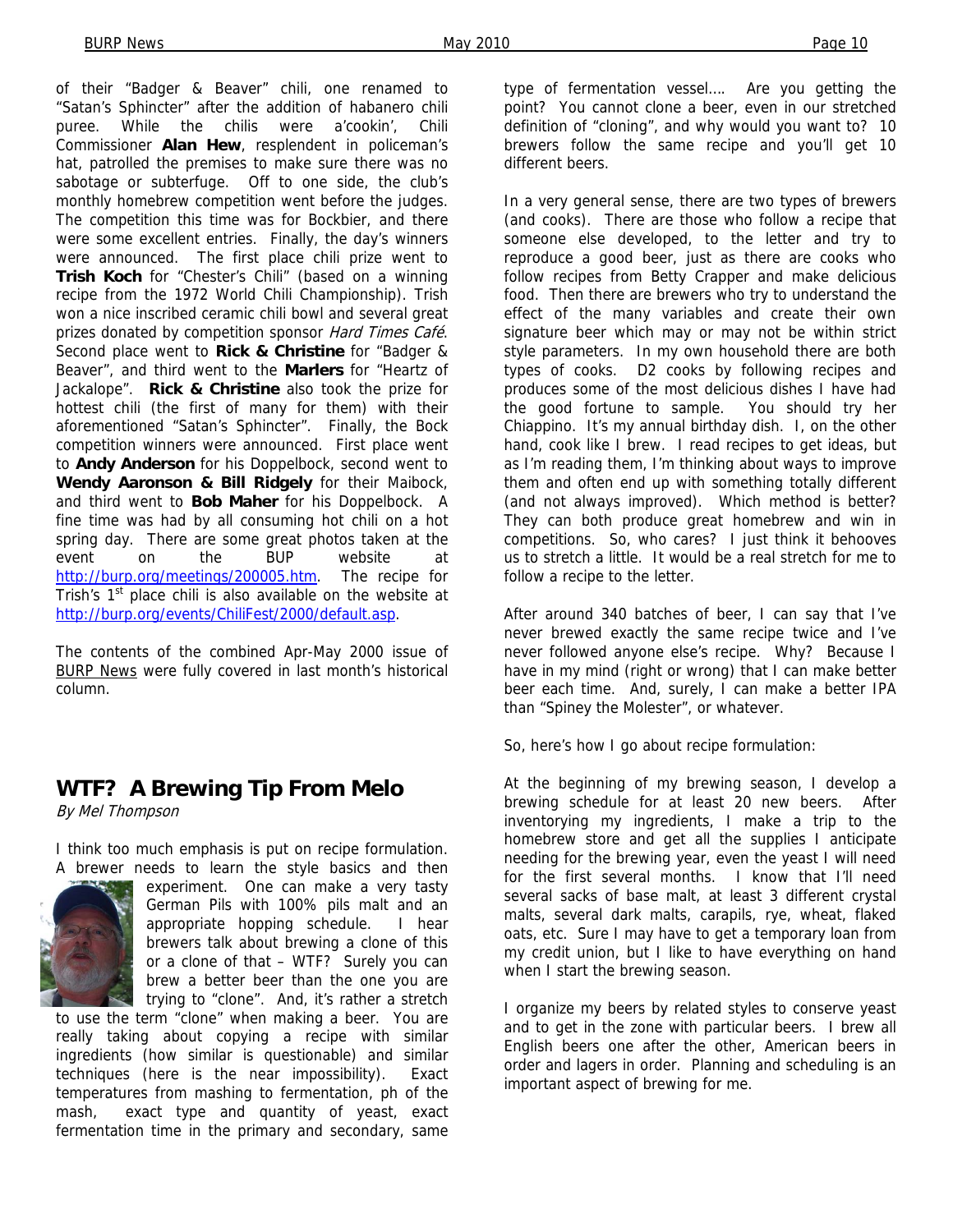I will probably start with an ESB as, with a 1.056 gravity beer, one can go in either direction with the harvested yeast from an ordinary bitter to an IPA. Yeast selection is based on my own experience and I often re-read the Wyeast and White labs descriptions prior to selection. I don't like to get in a rut and use the same yeast over and over. I used Ringwood for my English beers this past year so will use something different next year. There are a lot of yeast varieties with which to experiment and they all throw different flavor and aroma characteristics. So, the first step is setting the schedule and then selecting the yeast varieties.

I made a Schwarz beer for the first time this year and wanted to get it somewhat right except with a little more aroma and flavor than the commercial varieties I've had. I find Schwarz to be a rather boring beer. So, I read a dozen or so recipes of other peoples Schwarz beers and then developed my grain bill. I used more Munich than any recipe I read and Carafa for the color. Pils was the base and some Crystal 60 completed the bill. It was a little bigger than the typical Schwarz which was to my liking, but probably not exactly to style. So, the second step is developing the grain bill for the style you intend to brew. You have to know your system in order to predict the original gravity for the beer. I usually use a 75% extraction efficiency as a base unless I'm making a really big beer, then I use 65% or 70% as there will probably be some wasted wort unless I also make a small beer or do a really long boil. So, for the above Schwarzbier, I used 10# of grain of which 62% was pils malt, 28% Munich, 5% Crystal and 5% Carafa.

Hop selection is important as there are appropriate hop varieties for each style of beer. I have been using more and more neutral high alpha acid bittering hops, like Magnum, for many beer styles. The later additions of the appropriate hop will impart the correct characteristics. At least, that has been my experience. I use multiple hop additions based on the beer style. For most ales, I use at least 4 hop additions during and at the end of the boil. Most of my beers have substantial hop flavor and aroma due to the multiple additions. I also frequently dry hop in the secondary fermenter. Hop selection and the hop schedule is the next step in your recipe formulation. It is very important to calculate the IBU's to be within the style guidelines (or not if you want to push the envelope). My computer program does this for me, but if my computer crashed, I have the IBU calculation formula around somewhere, or if I can't find it, I may have to call you to get it.

Water: to treat or not to treat? That is the question. I do most of the time and I don't sometimes. Both have won in homebrew competitions. I've had English beers taste minerally that were not treated with salts. Go

figure. I have a computer program that suggests what to add to the water for a particular style, so I usually comply. Maybe your experimentation will enlighten me on the subject. I can tell you that a judge in one particular homebrew competition told me that my German Pilsner need gypsum added to the water. Huh? Any serious water questions should be directed to AJ DeLange, our local H2O expert.

Part of your recipe formulation is to determine your mash temp, your boil length, finings, the desired temperature of your chilled wort for pitching, etc. All these thing should be figured out before you get up at 5 AM to start your brew day. The only times when I leave things to chance is when I'm brewing with someone and we consume too much of the finished product. And guess what? The beer still turns out good.

What really makes a good beer is following good sanitation practices, using quality and fresh ingredients and controlling temperatures at each stage of brewing. Recipe formulation or following someone's recipe takes a distant second.

My brewing is open to you. Anyone who would like to make a trip to G'burg to observe or brew with me is welcome. I will also be happy to share any of my recipes with you though I can't guarantee the results, and, I'm sure you can put together a better beer anyway.

Fermentingly yours, Melo

## **BURP Prosperity Report**

By Mark E. Hogenmiller Minister of Prosperity

**Merchandise News**- We still have the following available: BURP Lapel Pins - \$3 BURP Titanium Bottle Openers (last a lifetime) - \$8.50 BURP Baseball Caps (Blue or Tan) - \$13.50 See me at the next meeting to purchase merchandise.

Due to the sensitive nature of the Treasury reports and the newsletter being in the public domain, Treasury

Reports are now posted to the BURP Website in the Members Only Document section.

BURP members are reminded that all expense submissions must include details. Required details are date, exact amount,

detailed item description, any special circumstances, and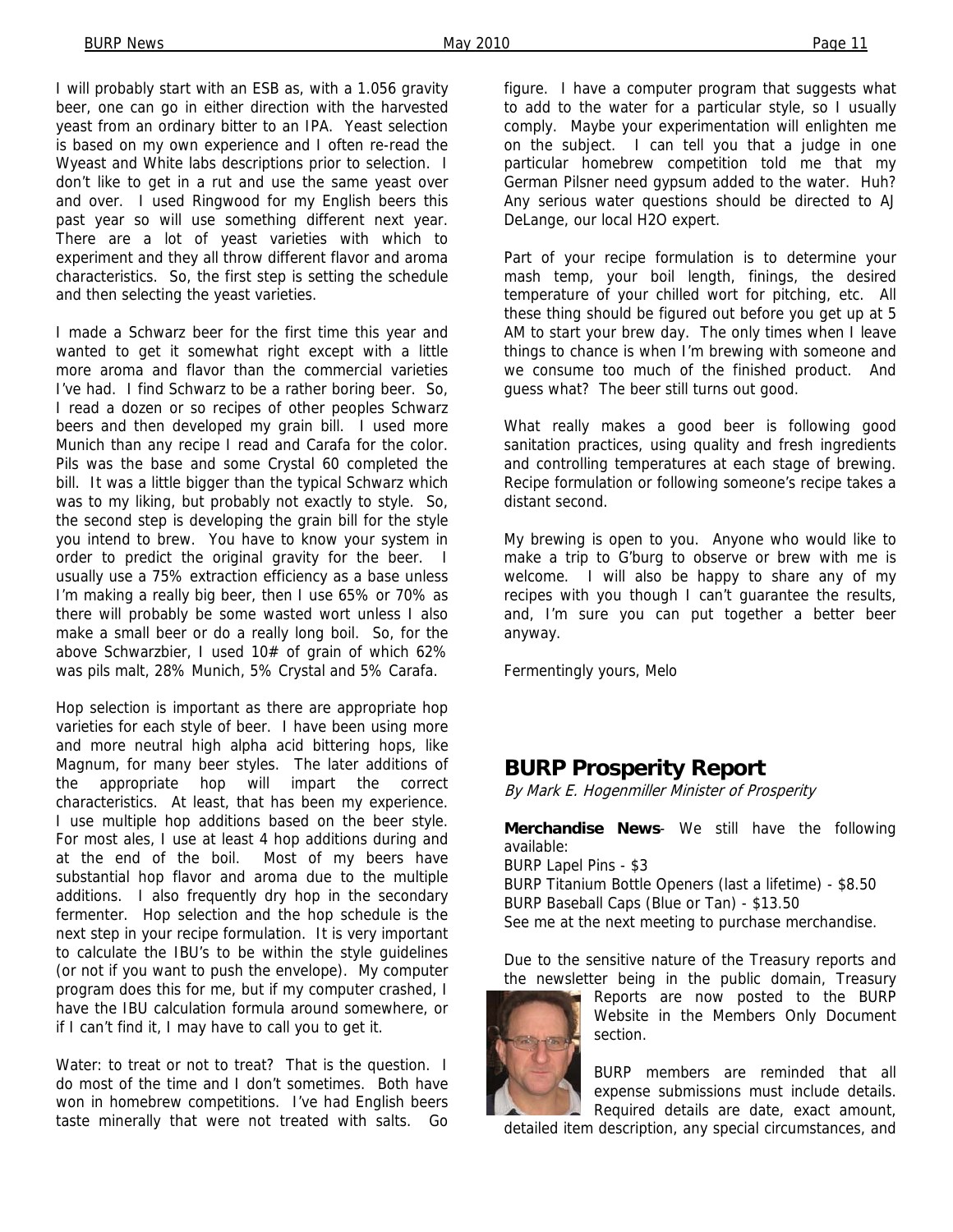name of person to be reimbursed. Event coordinators should maintain a spreadsheet for their project. Correspondence can be sent to me at treasurer@burp.org.

## **Trivial Beer-Suits**

By Charlie Pavitt

With this month's installment, we turn our attention to Stephen Harrod Buhner's (Sacred and Herbal Healing



Beers) treatment of "Psychotropic and Highly Inebriating Beers" (his Chapter 7). Buhner's discussion of gruit ale is interesting. Gruit ale combined various narcotic herbs (Buhner lists sweet gale, yarrow, and wild rosemary; Wikipedia includes the first two, heather, and

rhododendron, along with others as adjuncts. "Gruit ale was the ale of Europe for at least 700 years", he writes (page 170), before being replaced by more sedating hop-based brews. Buhner describes how the introduction of ales was resisted by brewers in England and Germany; he includes the following complaint from London brewers to the city mayor as follows:

"[there was] a deceivable unholesome fete in bruying of ale within the said cite nowe of late [that] is founde in puttyng of hoppes and other things in the said ale, contrary to the good and holesome manner of bruynge of Ale of old tyme used…Pleas it therfore your saide good lordshyppe to forbid the putting into ale of any hops, herbs, or other like thing, but only licour, malte, and yeste."

along with a quote from author John Arnold on the prohibition of hops in Cologne in 1381. Yet, Wikipedia makes the point that hops gradually supplanted other psychotropic herbs over the course of about 500 years, starting in the southern and eastern portions of the Holy Roman Empire in the  $11<sup>th</sup>$  century and reaching England by the  $16^{th}$ .

 Buhner interprets the battle between herbs and hops as a part of the Protestant reformation process. First, Catholic Church authorities had great financial and political power in Europe, and Protestants often formed alliances with merchants and royals in attempts to wrest some of that control (and money) from the Church. As Catholic institutions often held monopolies on brewing and relied on psychotropic herbs, the Protestant/merchant/royal group would naturally fight for the right to use hops instead. Second, Buhner speculates that at least some Protestants likely saw the

exhilarating gruit ales as too self-indulgent and un-Christian in comparison to the calming hops beers. As the Protestant Reformation gained traction and the Catholic Church went into retreat, one result was often outright prohibition of gruit production (again in stages between the  $16<sup>th</sup>$  and  $18<sup>th</sup>$  centuries) although it held on in Norway and Iceland until relatively recently. Buhner characterizes this as "some of the first drug control manifestos on record" (page 174), and I believe he sees it as a forerunner to more modern temperance movements.

 The Wikipedia author isn't so sure. Buhner is cited for his arguments, but Wikipedia notes the beginning of hops ascendency as occurring earlier than Buhner's case would imply. The Bavarian Purity Law predated Luther's posting of the 95 Theses by a year, and analogous regulations date from a century older. Another possible reason mentioned by Wikipedia for the disappearance of herbs is public safety (some of the psychotropic herbs in use were potentially poisonous) and the ease of monitoring hops as an additive rather than a mixture of several other herbs. Finally, the preservative effect of hops is greater than that for other herbs, although the author notes (and Buhner argues strongly) that bog myrtle and rosemary do have some effect along these lines. Dave Bonta (http://www.gruitale.com/art\_treatise\_on\_brewing.htm) makes the further point that much gruit brewing was a cottage industry done by women, and when powerful men realized there was money to be made, they wanted to make it, in so doing trying to publicly label female brewers as cheats adulterating beer with poisons.

 Anyway, as I trust you all know, brewing with herbs is making a comeback in both commercial and homebrewing circles.

-----

At noon, the haymakers sit them down, To drink from their bottles of ale nut-brown. In summer too, when the weather is warm, A good bottle full will do them no harm. The lads and lassies begin to tattle But what would they do without this bottle?

There's never a lord, an earl or night, But in this bottle doth take delight; For when he's hunting of the deer He oft doth wish for a bottle of beer. Likewise the man that works in the wood, A bottle of beer will oft do him good.

The Roxburghe Ballads